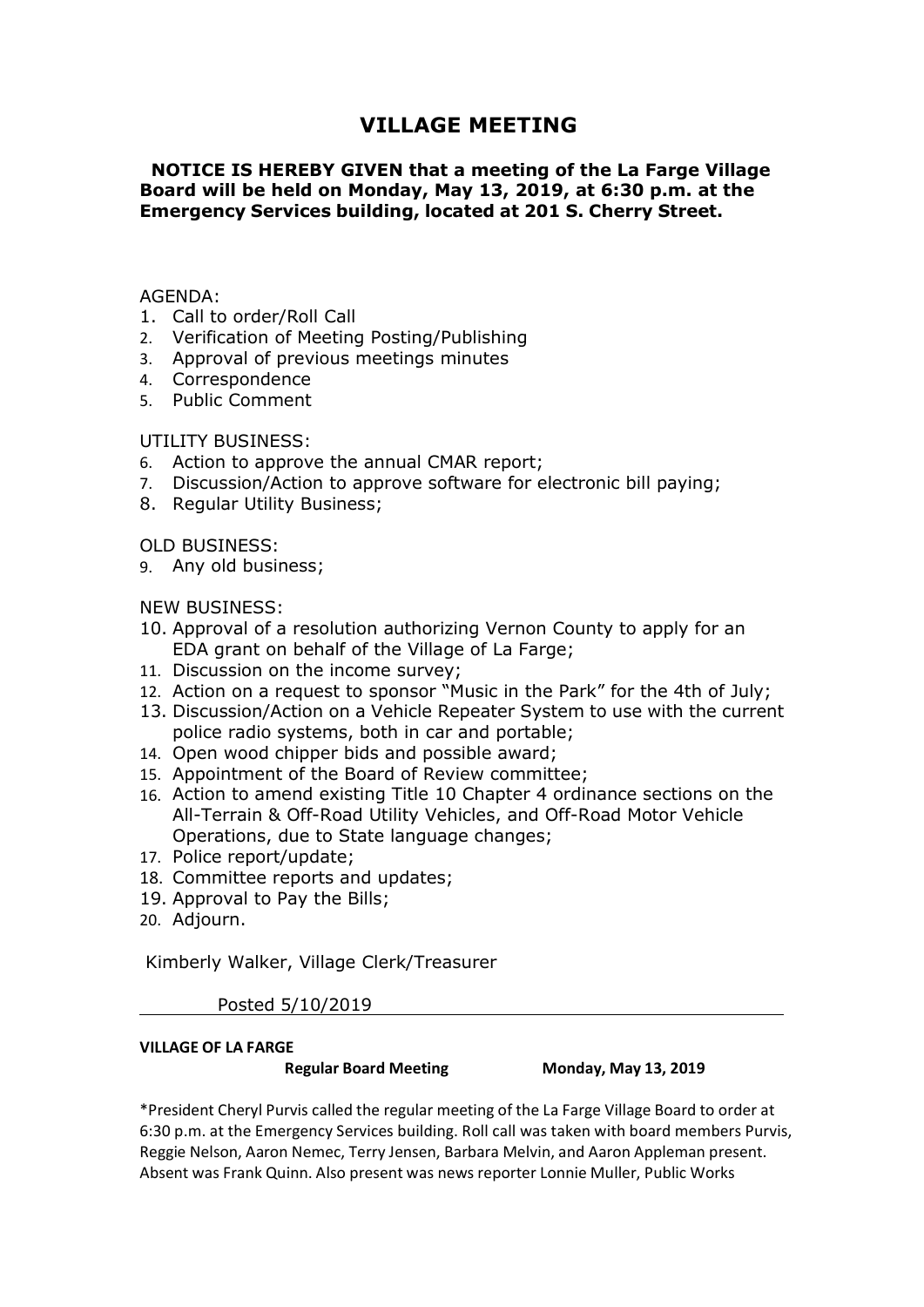Manager Wayne Haugrud, Police Chief Jonathon Brown, and Clerk Kimberly Walker.<br>\*Verification of meeting publishing in the La Farge Episcope and posting at the Bank, Post<br>Office, and Village Office on May 10, 2019 was given Manager Wayne Haugrud, Police Chief Jonathon Brown, and Clerk Kimberly Walker.<br>\*Verification of meeting publishing in the La Farge Episcope and posting at the Bank, Post<br>Office, and Village Office on May 10, 2019 was given Manager Wayne Haugrud, Police Chief Jonathon Brown, and Clerk Kimberly Walker.<br>\*Verification of meeting publishing in the La Farge Episcope and posting at the Bank, Post<br>Office, and Village Office on May 10, 2019 was given Manager Wayne Haugrud, Police Chief Jonathon Brown, and Clerk Kimberly Walker.<br>\*Verification of meeting publishing in the La Farge Episcope and posting at the Bank, Post<br>Office, and Village Office on May 10, 2019 was given Manager Wayne Haugrud, Police Chief Jonathon Brown, and Clerk Kimberly Walker.<br>\*Verification of meeting publishing in the La Farge Episcope and posting at the Bank, Post<br>Office, and Village Office on May 10, 2019 was given Manager Wayne Haugrud, Police Chief Jonathon Brown, and Clerk Kimberly W<br>\*Verification of meeting publishing in the La Farge Episcope and posting at the<br>Office, and Village Office on May 10, 2019 was given.<br>\*Jensen moved,

Manager Wayne Haugrud, Police Chief Jonathon Brown, and Clerk Kimberly Walker.<br>
\*Verification of meeting publishing in the La Farge Episcope and posting at the Bank,<br>
Office, and Village Office on May 10, 2019 was given.<br> Manager Wayne Haugrud, Police Chief Jonathon Brown, and Clerk Kimberly Walk<br>\*Verification of meeting publishing in the La Farge Episcope and posting at the Ba<br>office, and Village Office on May 10, 2019 was given.<br>\*Jensen m Nanager Wayne Haugrud, Police Chief Jonathon Brown, and Clerk Kimberly Walker.<br>"Verification of meeting publishing in the La Farge Episcope and posting at the Bank, Post<br>Office, and Village Office on May 10, 2019 was given Manager Wayne Haugrud, Police Chief Jonathon Brown, and Clerk Kimberly Walker.<br>"Verification of meeting publishing in the La Farge Episcope and posting at the Bank, Post<br>Office, and Village Office on May 10, 2019 was given Manager Wayne Haugrud, Police Chief Jonathon Brown, and Clerk Kimberly Walker.<br>\*Verification of meeting publishing in the La Farge Episcope and posting at the Bank, Post<br>office, and Village Office on May 10, 2019 was given Manager Wayne Haugrud, Police Chief Jonathon Brown, and Clerk Kimberly Walker.<br>\*Verification of meeting publishing in the La Farge Episcope and posting at the Bank, Post<br>Office, and Village Office on May 10, 2019 was given Manager Wayne Haugrud, Police Chief Jonathon Brown, and Clerk Kimberly Walker.<br>\*Verification of meeting publishing in the La Farge Episcope and posting at the Bank, Post<br>Office, and Village Office on May 10, 2019 was given "Verification of meeting publishing in the La Farge Episcope and posting at the Bank, Post<br>
"Verification of meeting publishing in the La Farge Episcope and posting at the Bank, Post<br>
"Iensen moved, Nemet seconded to appro ification of meeting publishing in the La Farge Episcope and posting at the Bank, Post<br>e, and Village Office on May 10, 2019 was given.<br>Ser moved, Nemec seconded to approve the previous meetings minutes:<br>19/Regular board m 2, and the setup for a state of the proposer of the customer will pay the customer will pay the customer will pay the transition for the wastewater treatment and A19. (Scriber). Correspondence.<br>
Public Comment.<br>
Ity busine sen moved, Nemec seconded to approve the previous meetings minutes:<br>19/Regular board meeting and 4-17-19/Special Board meeting). (Carried).<br>Correspondence.<br>Public Comment.<br>Hy business:<br>a annual CMAR (Compliance Maintenance 19/Regular board meeting and 4-17-19/Special Board meeting). (Carried).<br>19/Regular board meeting and 4-17-19/Special Board meeting). (Carried).<br>
Correspondence.<br>
Public Comment.<br>
Irity business:<br>
Irity business:<br>
Irity bus Expression Comment.<br>
Expression Comment.<br>
Hy business:<br>
annual CMAR (Compliance Maintenance Annual report) for the wastewater treatment<br>
reads approval for submission by 6-30-19. This report gives us a grade from what we<br> Correspondence.<br>
Public Comment.<br>
Hy business:<br>
annual CMAR (Compliance Maintenance Annual report) for the wastewater treatment<br>
rete glant, which is submitted to the DNR. Jensen moved, Melvin seconded to approve<br>
OIS CMAR \*No Public Comment.<br>
\*Utility businss:<br>
\*The annual CMAR (Compliance Maintenance Annual report) for the wastewater treatment<br>
\*The annual CMAR (Compliance Maintenance Annual report) gives us a grade from what we<br>
do at th \*No Public Comment.<br>
\*Utility business:<br>
\*The annual CMAR (Compliance Maintenance Annual report) for the wastewater treatment<br>
#plant needs approxid for submission by 6-30-19. This report gives us a grade from what we<br>
do \*Utility business.<br>
\*Utility business:<br>
\*Utility business:<br>
\*Thie annual CMAR (Compliance Maintenance Annual report) for the wastewater treatment<br>
\*Inhe annual CMAR report for submitted to the DNR. Jensen moved, Melvin se \*The annual CMAR (Compliance Maintenance Annual report) for the wastewater treatment<br>plant needs approval for submission by 6-30-19. This report gives us a grade from what we<br>do at the plant, which is submitted to the DNR. plant needs approval for submission by 6-30-19. This report gives us a grade from what we<br>do at the plant, which is submitted to the DNR. Jensen moved, Melvin seconded to approve<br>the 2018 CMAR report. (Carried).<br>
\*The fina

(PSN)

to at the plant, which is submitted to the DNR. Jensen moved, Melvin seconded to approve<br>the 2018 CMAR report. (Carried).<br>
\*The finance committee has been working with Utility Clerk Virginia Bilek and Wayne on<br>
software f the 2018 CMAR report. (Carried).<br>
The finance committee has been working with Utility Clerk Virginia Bilek and Wayne on<br>
software for a credit and debit card bill pay for the utility customers. Costs are as follows:<br>
\$1,50 **The finance committee has been working with Utility Clerk Virginia Bilek and Wayne on software for a credit and debit card bill pay for the utility customers. Costs are as follows:<br>
\$1,500.00 for the billing online paymen** 

\*The finance committee has been working with Utility Clerk Virginia Bilek and Wayne on<br>software for a credit and debit card bill pay for the utility customers. Costs are as follows:<br>\$1,500.00 for the billing online payment Software for a credit and debit card bill pay for the utility customers. Costs are as<br>
\$1,500.00 for the billing online payment interface through Payment Service<br>
(PSN)<br>
\$1,500.00 for a one-time setup fee from PSN<br>
\$149.00 (PSN)<br>
\$14.90 for a one-time setup fee from PSN<br>
\$15.000 for a one-time setup fee from PSN<br>
\$15.000 for a one-time setup fee from PSN<br>
\$25.0.00 for a one-time setup fee from PSN<br>
\$25.0.00 for a one-time setup fee from PSN CAST 1000 Control and the setup fee from PSN<br>
S 5.0.00 for a one-time we hustomization charge from PSN<br>
S 25.00 for a one-time we hustomization charge from PSN<br>
S 4.95 monthly fee for integrated swiped credit card machine s 50.00 for a one-time web customization charge from PSN<br>\$25.00 for a one-time recelit card swipe machine from PSN<br>4.9.5 monthly fee for integrated swiped credit card machine maintenance fee<br>58.9.00 annual fee for Annual 5250.00 for a one-time credit card swipe machine from PSN<br>54.55 monthly fee for integrated swiped credit card machine maintenance fee<br>58.00 annual fee for Annual security compliance<br>The customer will pay the transaction f \$ 4.95 monthly fee for integrated swiped credit card machine maintenance fee<br>the statom annual fee for Annual security compliance<br>the customer will pay the transaction fee of 2.75% of their bill. If under \$100, the charge S89.00 annual fee for Annual security compliance<br>
The customer will pay the transaction fee of 2.75% of their bill. If under \$100, the charge is<br>
the 2.75% plus SO cents. Iensen moved, Nemec seconded to approve the softwar the 2.75% plus 50 cents. Iensen moved, Nemec seconded to approve the software for the electronic bill paying. (Carried).<br>\*\*Annually, Dairyland does a test on the generator. May 7<sup>th</sup>, it ran for 1 hour, and we the software on the Village of the Village of the Targe. Cheryl gave an overview of the Village state of the Village of the Village of the Cheryl gave and the Cheryl gave and the Cheryl gave and the Cheryl and the Matison for the Targe **\*\*Annually, Dairyland does a test on the generator.** May 7<sup>n</sup>, it ran for 1 hour, and we **\*\***annually, Dairyland does a test on the generator. May 7<sup>n</sup>, it ran for 1 hour, and we maintained the required 1,520 kilowatts. \*\*Annually, Dairyland does a test on the generator. May 7<sup>10</sup>; it ran for 1 hour, and we maintained the required 1,520 kilowatts. It did run hot, so we need to take the radiator off and saend it to Madison for repair.<br>\*\*Th maintained the required 1,520 kilowatts. It did run hot, so we need to take the radiator off<br>and send it to Madison for repair.<br>
\*\*The civil defiens esime is repaired. It didn't have flood water in it, but with all the moi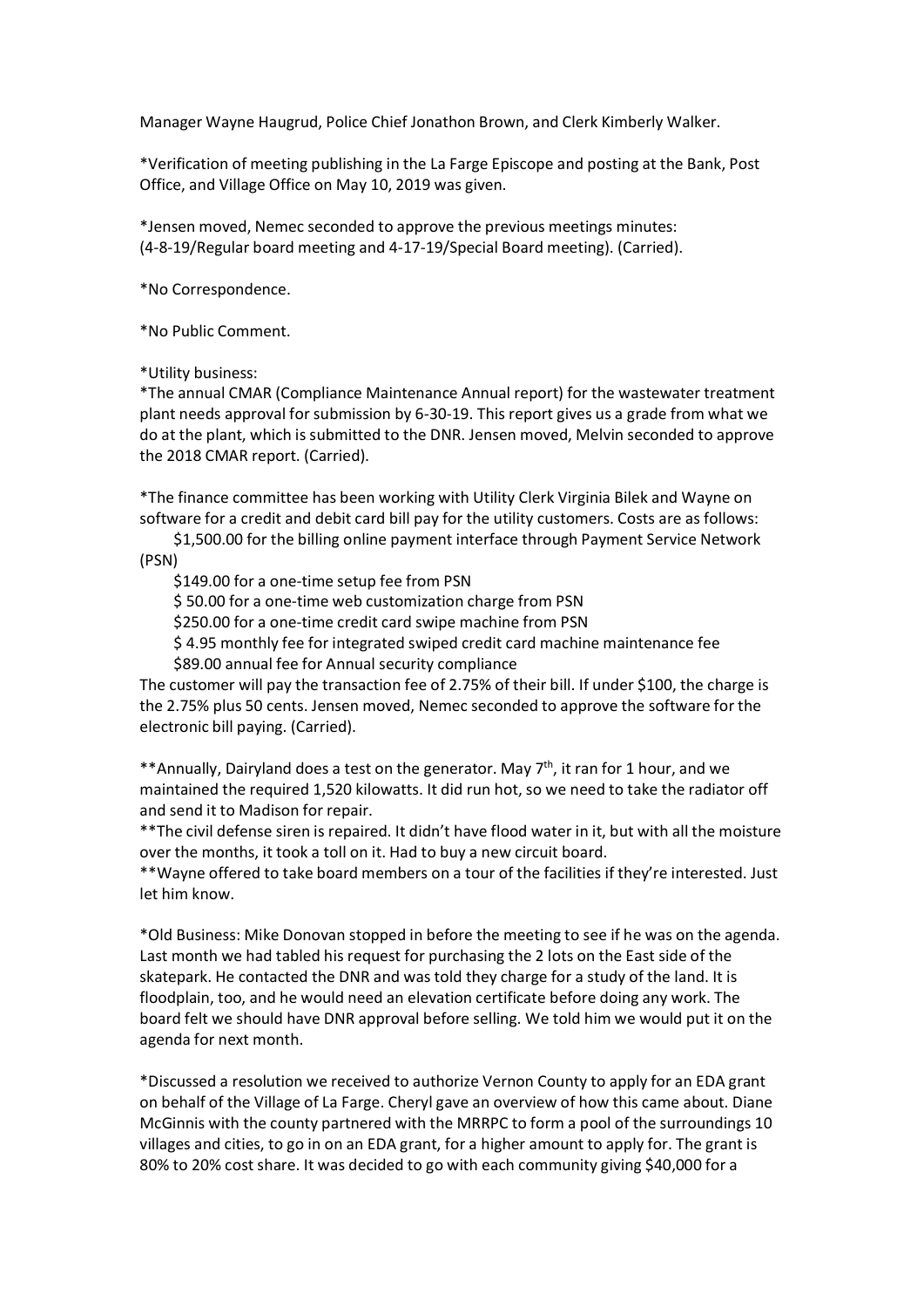\$200,000 grant. The group asked the County Finance committee for some Ho-Chunk funds<br>and they received \$40,000 each, to use in their best interest each. The EDA grant process<br>to hear back is about 6-8 months. The resolutio \$200,000 grant. The group asked the County Finance committee for some Ho-Chunk funds<br>and they received \$40,000 each, to use in their best interest each. The EDA grant process<br>to hear back is about 6-8 months. The resolutio \$200,000 grant. The group asked the County Finance committee for some Ho-Chunk funds<br>and they received \$40,000 each, to use in their best interest each. The EDA grant process<br>to hear back is about 6-8 months. The resolutio \$200,000 grant. The group asked the County Finance committee for some Ho-Chunk funds<br>and they received \$40,000 each, to use in their best interest each. The EDA grant process<br>to hear back is about 6-8 months. The resolutio \$200,000 grant. The group asked the County Finance committee for some Ho-Chunk funds<br>and they received \$40,000 each, to use in their best interest each. The EDA grant process<br>to hear back is about 6-8 months. The resolutio

\$200,000 grant. The group asked the County Finance committee for some Ho-Chunk funds<br>and they received \$40,000 each, to use in their best interest each. The EDA grant process<br>to hear back is about 6-8 months. The resolutio \$200,000 grant. The group asked the County Finance committee for some Ho-Chunk funds<br>and they received \$40,000 each, to use in their best interest each. The EDA grant process<br>to hear back is about 6-8 months. The resoluti \$200,000 grant. The group asked the County Finance committee for some Ho-Chunk funds<br>and they received \$40,000 each, to use in their best interest each. The EDA grant process<br>to hear back is about 6-8 months. The resoluti 5200,000 grant. The group asked the County Finance committee for some Ho-Chunk funds<br>and they received \$40,000 each, to use in their best interest each. The EDA grant process<br>to hear back is about 6-8 months. The resoluti \$200,000 grant. The group asked the County Finance committee for some Ho-Chunk funds<br>and they received \$40,000 each, to use in their best interest each. The EDA grant process<br>to hear back is about 6-8 months. The resoluti \$200,000 grant. The group asked the County Finance committee for some Ho-Chunk funds<br>and they received \$40,000 each, to use in their best interest each. The EDA grant process<br>to hear back is about 6-8 months. The resoluti \$200,000 grant. The group asked the County Finance committee for some Ho-Chunk funds<br>and they received \$40,000 each, to use in their best interest each. The EDA grant process<br>to hear back is about 6-8 months. The resolutio

\$200,000 grant. The group asked the County Finance committee for some Ho-Chunk funds<br>and they received \$40,000 each, to use in their best interest each. The EDA grant process<br>to hear back is about 6-8 months. The resoluti \$200,000 grant. The group asked the County Finance committee for some Ho-<br>and they received \$40,000 each, to use in their best interest each. The EDA gra<br>to hear back is about 6-8 months. The resolution was first set up wi \$200,000 grant. The group asked the County Finance committee for some Ho-Chunk funds<br>and they received \$40,000 each, to use in their best interest each. The EDA grant process<br>to hear back is about 6-8 months. The resolutio and they received \$40,000 each, to use in their best interest each. The EDA grant process<br>to hear back is about 6-8 months. The resolution was first set up with wording saying up to<br>\$40,000 for match. This was recently cha end to transmit the exerct of the method was first set up with version of the paid and paid was first set up with version of radiation of radiation of the S40,000 for match. This was recently changed to "commit" \$40,000, a to hear back is about 6-8 months. The resolution was first set up with wording saying up to \$40,000 for match. This was recently changed to "commit" \$40,000, a requirement of EDA.<br>Cheryl would like our attorney to look thi \$40,000 for match. This was recently changed to "commit" \$40,000, a requirement of EDA.<br>Cheryl would like our attomey to look this over for more clarification. Jensen moved,<br>Appleman seconded to table this until next month Cheryl would like our attomey to look this over for more clarification. Jensen moved, Appleman seconded to table this until next months meeting. (Carried).<br>
"Cheryl gave an update on the income survey that was sent to res Appleman seconded to table this until next months meeting. (Carried).<br>
"Cheryl gave an update on the income survey that was sent to residents in the village to help<br>
the village see if we're an LMI community to be eligible \*Cheryl gave an update on the income survey that was sent to residents in the village to help<br>the village see if we're an LMI community to be eligible for future grant opportunities. To<br>date, 246 have been turned in. 135 a the village see if we're an LMI community to be eligible for future grant opportunities. To<br>the village see if we're an LMI community to be eligible for future grant opportunities. To<br>asked to take some names to contact pe \*The La Farge Lions club is asking for a dronation for the "Music in the Park" for the 4<sup>2h</sup> of July<br>
\*Cheleration. Jensen moved, Nemec seconded to support a \$250 donation. (Carried).<br>
\*Chief Brown explained a Vehicle rep \*The La Farge Lions club is asking for a donation for the "Music in the Park" for the 4<sup>2h</sup> of July<br>celebration. Jensen moved, Nemec seconded to support a \$250 donation. (Carried).<br>\*Chief Brown explained a Vehicle repeater cleared one hid received on the old Vermeer 620 woodchips. The alternate who back and state and the back and state the alternate of the alternate of the alternative of the alternative of the alternative of the alternative \*Chief Brown explained a Vehicle repeater system he'd like to use with the current police<br>radio system.<br>He's had incidents where he's had problems with the current system. He talked with the<br>Sheriff's office and they have

(Carried).

radio system.<br>
Yardio system.<br>
He's had incidents where he's had problems with the current system. He talked with the<br>
He's had incidents sheriff's office and they have a vehicle repeater system that allows your portable r He's had incidents where he's had problems with the current system. He talked with the Heriff's office and they have a vehicle repeater system that allows your cortable radio to shorff's office and they have an use their f Sheriff's office and they have a vehicle repeater system that allows your portable radio to some very rear araio to transmit out. The sheriff said we can use their frequency signal, so we selve your car araio to transmit o streets, using a certain code, then it's alright. We just need to add that language in, which approved the purchase our own, saving us a round \$700. The Pyramid VRS Repeater, cable, door 'n eed to purchase our own, saving don't need to purchase our own, saving us around \$700. The Pyramid VRS Repeater, cable, about an installation we need is 52,525, which can be paid from the police equipment slavings fund. Jensen moved, Melvin seconded to a abor and installation we need is \$2,525, which can be paid from the police equipment<br>abor and installation we need is \$2,525, which can be paid from the police equipment<br>awing fund. Lensen moved, Melvin seconded to approve savings fund. Jensen moved, Melvin seconded to approve the vehicle repeater system to use<br>with the current police radio systems, both in car and portable. (Carried).<br>
"Opened one bid received on the old Vermeer 620 woodchi (Carried). \*Opened one bid received on the old Vermeer 620 woodchipper. The Town of Webster bid<br>(Carried).<br>(Carried).<br>(Carried).<br>
\*Cheryl Purvis, Frank Quinn, Terry Jensen, Barbara Melvin, and Clerk Walker were appointed<br>
to the Boar \$800. Jensen moved, Appleman seconded to accept the bid from the Town of Webster.<br>(Carried).<br>"Cheryl Purvis, Frank Quinn, Terry Jensen, Barbara Melvin, and Clerk Walker were appointed<br>Carried).<br>"Cheryl Purvis, Frank Quinn, Carried).<br>
Charried).<br>
"Cheryl Purvis, Frank Quinn, Terry Jensen, Barbara Melvin, and Clerk Walker were appointed<br>
to the Board of Review committee, which meets May 29<sup>th</sup> at 5 p.m. at the village office.<br>
Aaron Nemec is t **Example 19**<br> **Constraint the Sourt of Review committee**, which meets May 29<sup>th</sup> at 5 p.m. at the village office.<br>
Aaron Nemec is the alternate.<br>
Aaron Nemec is the alternate.<br>
<sup>\*</sup>In April, the board approved the amendment to the Board of Review committee, which meets May 29<sup>m</sup> at 5 p.m. at the village office.<br>Aaron Nemec is the alternate.<br>Aaron Nemec is the alternate.<br>The April, the board approved the amendment and new sections to Title 10,

 $6<sup>th</sup>$ . the contract of the contract of the contract of the contract of the contract of the contract of the contract of the contract of the contract of the contract of the contract of the contract of the contract of the contract o